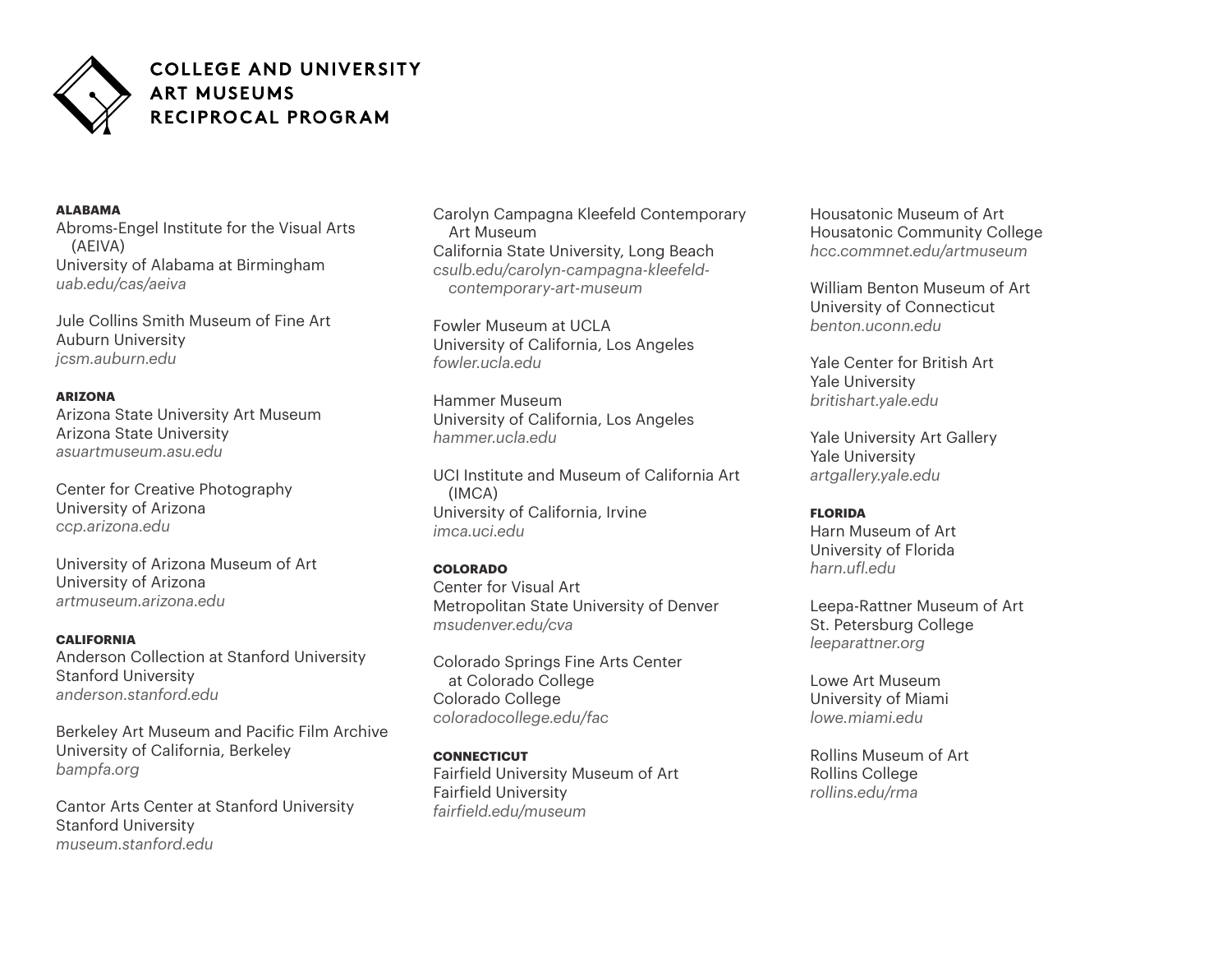#### **GEORGIA**

Bernard A. Zuckerman Museum of Art Kennesaw State University *[zuckerman.kennesaw.edu](http://zuckerman.kennesaw.edu)*

Georgia Museum of Art University of Georgia *[georgiamuseum.org](http://georgiamuseum.org)*

Michael C. Carlos Museum Emory University *[carlos.emory.edu](http://www.carlos.emory.edu)*

### **ILLINOIS**

Block Museum of Art Northwestern University *[blockmuseum.northwestern.edu](http://blockmuseum.northwestern.edu)*

DePaul Art Museum DePaul University *[artmuseum.depaul.edu](http://artmuseum.depaul.edu)*

Loyola University Museum of Art Loyola University Chicago *[luc.edu/luma](http://www.luc.edu/luma)*

Smart Museum of Art University of Chicago *[smartmuseum.uchicago.edu](http://smartmuseum.uchicago.edu)*

**INDIANA** Snite Museum of Art University of Notre Dame *[sniteartmuseum.nd.edu](http://sniteartmuseum.nd.edu)*

**IOWA** University of Iowa Stanley Museum of Art University of Iowa *[uima.uiowa.edu](http://uima.uiowa.edu)*

**KANSAS** Spencer Museum of Art University of Kansas *[spencerart.ku.edu](http://spencerart.ku.edu)*

**LOUISIANA** Newcomb Art Museum Tulane University *[newcombartmuseum.tulane.edu](http://newcombartmuseum.tulane.edu)*

Paul and Lulu Hilliard University Art Museum University of Louisiana at Lafayette *[hilliardmuseum.org](http://hilliardmuseum.org)*

#### **MAINE**

Bowdoin College Museum of Art Bowdoin College *[bowdoin.edu/art-museum](http://www.bowdoin.edu/art-museum)*

Colby Museum of Art Colby College *[colby.edu/museum](http://colby.edu/museum)*

#### **MARYLAND**

Evergreen Museum and Library Johns Hopkins University *[museums.jhu.edu/evergreen.php](http://www.museums.jhu.edu/evergreen.php)* 

Homewood Museum Johns Hopkins University *[museums.jhu.edu/homewood.php](http://www.museums.jhu.edu/homewood.php)*

**MASSACHUSETTS** Addison Gallery of American Art Phillips Academy *[addisongallery.org](http://addisongallery.org)*

Danforth Art Museum Framingham State University *[danforth.framingham.edu](http://danforth.framingham.edu)*

Davis Museum at Wellesley College Wellesley College *[wellesley.edu/davismuseum](http://wellesley.edu/davismuseum)*

Harvard Art Museums Harvard University *[harvardartmuseums.org](https://harvardartmuseums.org/)*

McMullen Museum of Art Boston College *[bc.edu/mcmullenmuseum](http://bc.edu/mcmullenmuseum)*

Mead Art Museum Amherst College *[amherst.edu/mead](http://amherst.edu/mead)*

Mount Holyoke College Art Museum Mount Holyoke College *[mtholyoke.edu/artmuseum](http://www.mtholyoke.edu/artmuseum)*

Smith College Museum of Art Smith College *[smith.edu/artmuseum](http://smith.edu/artmuseum)*

Williams College Museum of Art Williams College *[wcma.williams.edu](http://wcma.williams.edu)*

**MICHIGAN** University of Michigan Museum of Art University of Michigan *[umma.umich.edu](http://umma.umich.edu)*

**MINNESOTA**  Goldstein Museum of Design University of Minnesota *[goldstein.design.umn.edu](http://goldstein.design.umn.edu)*

Weisman Art Museum University of Minnesota *[weisman.umn.edu](http://weisman.umn.edu)*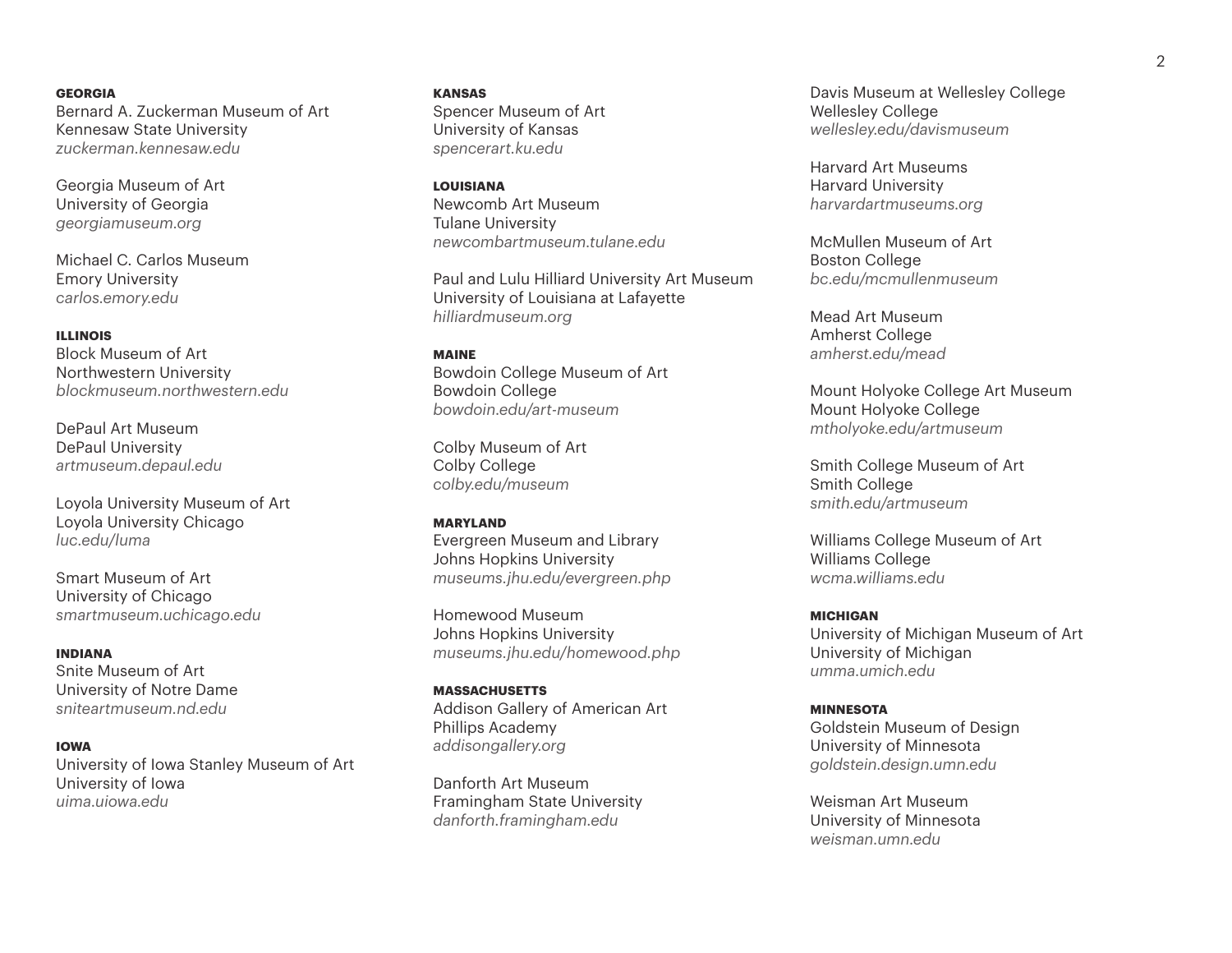**MISSISSIPPI**  University of Mississippi Museum University of Mississippi *[museum.olemiss.edu](http://museum.olemiss.edu)* 

**MISSOURI**  Mildred Lane Kemper Art Museum Washington University in St. Louis *[kemperartmuseum.wustl.edu](http://kemperartmuseum.wustl.edu)* 

**NEBRASKA**  Sheldon Museum of Art University of Nebraska *[sheldonartgallery.org](http://sheldonartgallery.org)*

**NEW HAMPSHIRE**  Hood Museum of Art Dartmouth College *[hoodmuseum.dartmouth.edu](http://hoodmuseum.dartmouth.edu)*

**NEW JERSEY**  Princeton University Art Museum Princeton University *[artmuseum.princeton.edu](http://artmuseum.princeton.edu)*

Zimmerli Art Museum Rutgers, State University of New Jersey *[zimmerlimuseum.rutgers.edu](http://www.zimmerlimuseum.rutgers.edu)* 

**NEW MEXICO**  University of New Mexico Art Museum University of New Mexico *[unmartmuseum.o](http://unmartmuseum.unm.edu)rg*

**NEW YORK**  Burchfield Penney Art Center Buffalo State, State University of New York *[burchfieldpenney.org](http://burchfieldpenney.org)*

Grey Art Gallery New York University *[nyu.edu/greyart](http://nyu.edu/greyart)*

Johnson Museum of Art Cornell University *[museum.cornell.edu](http://museum.cornell.edu)* 

Neuberger Museum of Art Purchase College, State University of New York *www.[neuberger.org](http://neuberger.org)*

Samuel Dorsky Museum of Art State University of New York at New Paltz *[newpaltz.edu/museum](http://newpaltz.edu/museum)*

**NORTH CAROLINA**  Ackland Art Museum University of North Carolina at Chapel Hill *[ackland.org](http://ackland.org)*

Nasher Museum of Art at Duke University Duke University *[nasher.duke.edu](http://www.nasher.duke.edu)* 

**OHIO**  Allen Memorial Art Museum Oberlin College *[oberlin.edu/amam](http://oberlin.edu/amam)*

Gund Gallery Kenyon College *[thegundgallery.org](http://thegundgallery.org)*

Miami University Art Museum Miami University *[miamioh.edu/cca/art-museum](http://miamioh.edu/cca/art-museum)*

Wexner Center for the Arts The Ohio State University *[wexarts.org](https://wexarts.org/)*

**OKLAHOMA** Fred Jones Jr. Museum of Art University of Oklahoma *[ou.edu/fjjma](http://ou.edu/fjjma)*

**OREGON** The Center for Contemporary Art and Culture Pacific Northwest College of Art *[ccac.pnca.edu](http://ccac.pnca.edu)*

## **PENNSYLVANIA**  La Salle University Art Museum La Salle University *[lasalle.edu/museum](http://lasalle.edu/museum)*

Lehigh University Art Galleries Lehigh University *[luag.lehigh.edu](https://luag.lehigh.edu
)*

Palmer Museum of Art Pennsylvania State University *[palmermuseum.psu.edu](http://palmermuseum.psu.edu)*

Penn Museum (University of Pennsylvania Museum of Archaeology and Anthropology) University of Pennsylvania *[penn.museum](http://penn.museum)*

**RHODE ISLAND** RISD Museum Rhode Island School of Design *[risdmuseum.org](http://risdmuseum.org)*

**TEXAS**  Amarillo Museum of Art Amarillo College *[amarilloart.org](http://amarilloart.org)*

Blaffer Art Museum University of Houston *[blafferartmuseum.org](http://blafferartmuseum.org)*